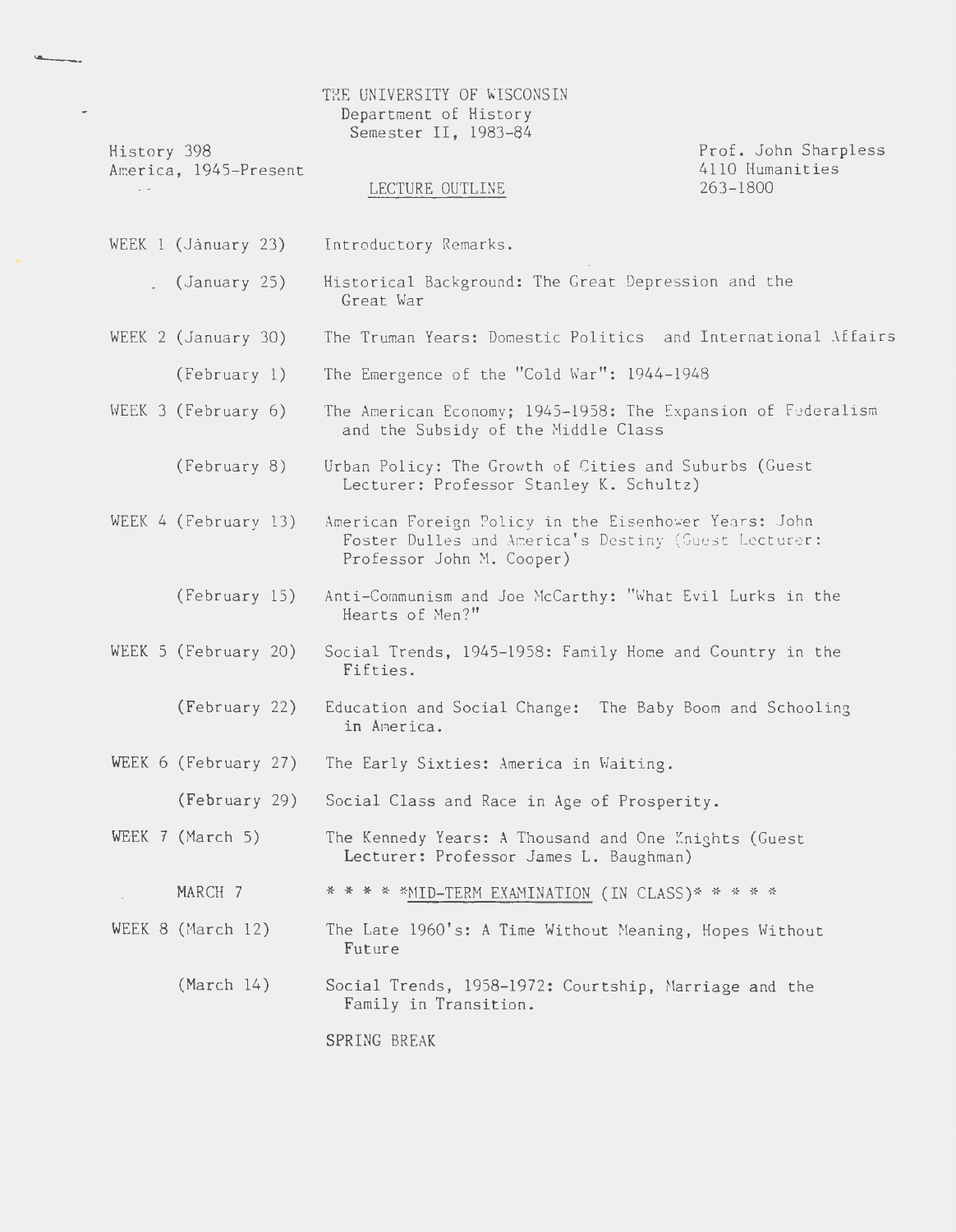History 398/Sharpless Page Two

 $\epsilon$ 

|             | WEEK $9$ (March 26) | President Johnson and the American Dream                             |
|-------------|---------------------|----------------------------------------------------------------------|
| $\lambda$ . | March 28)           | Civil Rights and Black America                                       |
|             | WEEK $10(Apri1 2)$  | Johnson's Foreign Policy: Force and Counter Force                    |
|             | (Apri1 4)           | VIETNAM                                                              |
|             | WEEK $11(Apri1 9)$  | Forces for Change: Music, Youth and the Counter-Culture              |
|             | (Apri1 11)          | The Sixties Merge with the Seventies: Time Passes -<br>People Forget |
|             | APRIL 11            | * * * TAKE-HOME EXAM DUE IN CLASS* * *                               |
|             | WEEK $12(Apri1 16)$ | The Nixon Presidency: A Man Without a Past?!                         |
|             | (Apri1 18)          | The Nixon Presidency: Domestic and International Policies            |
|             | WEEK $13(Apri1 23)$ | Social Trends, 1972-1984: Down the Road to Hell and<br>Damnation.    |
|             | (Apri1 25)          | The American Economy, 1958-1978: The Rise and Fall of<br>Economics.  |
|             | WEEK 14(April 30)   | The Ford-Carter Years: America Without Destiny.                      |
|             | (May 1)             | Foreign Policy in the Eighties: The Loss of Confidence.              |
|             | WEEK 15(May 7)      | Reagan and the Second Great Depression                               |
|             | (May 9)             | Morality and Destiny: Hope and Fear in Our Declining Years.          |

 $\sim$ 

 $\epsilon$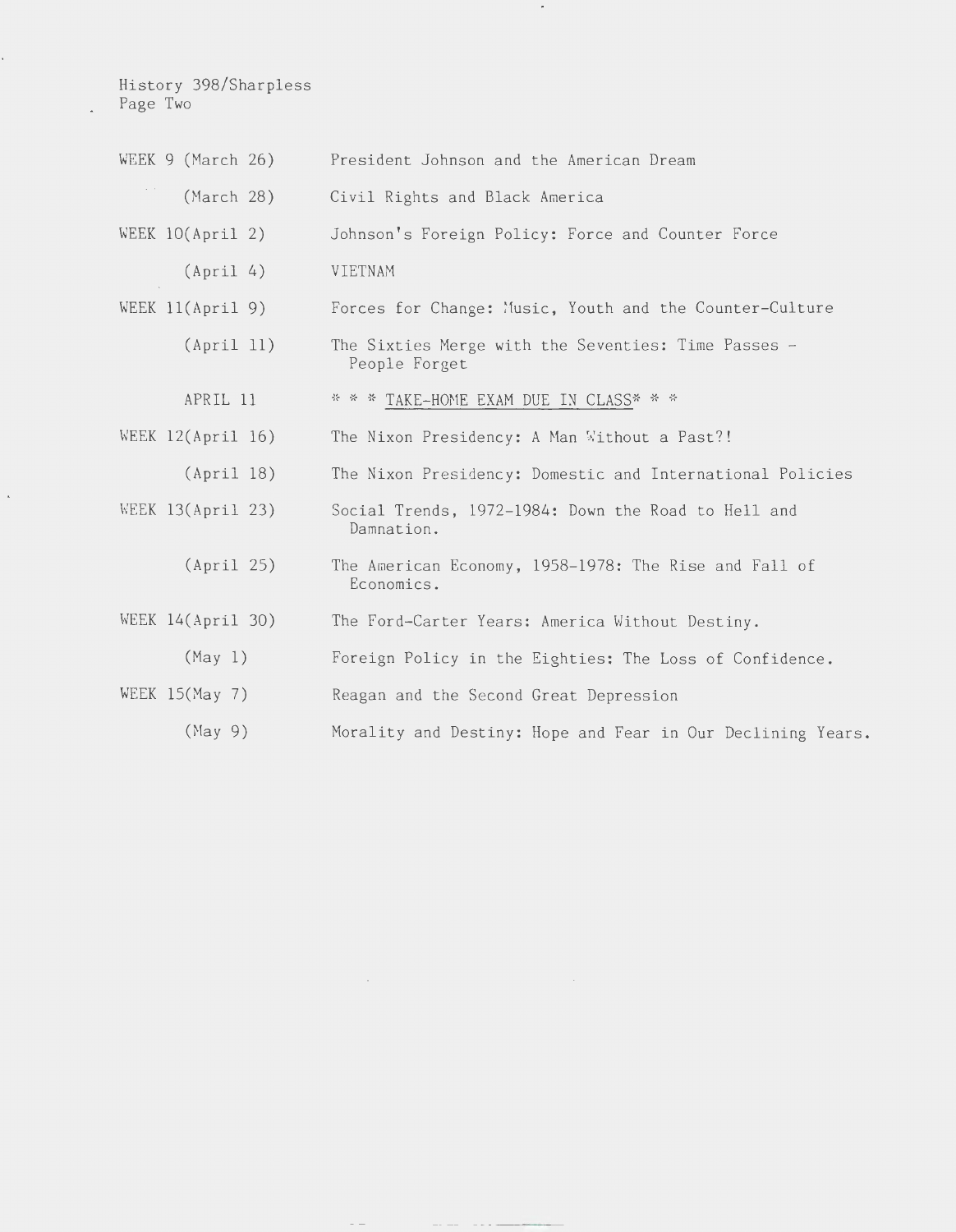# UNIVERSITY OF WISCONS IN Department of History Spring, 1984

History 398 American History, 1945-Present John Sharpless

## ABOUT THE MID-TERM AND FINAL EXAMINATIONS

To avoid misunderstanding over the goals and direction of the course I have made it a practice to distribute the questions for both the mid-terms and final examinations in advance. In each case, the questions which will appear on the examination will be taken from the list of questions provided below.

- I. The questions on the first mid-term examination will be taken from the following:
	- A. "Economy determines the options available, cultural preference determines the alternative chosen." Choose four of the following groups of Americans; discuss the ways in which the changing structure of the American economy set limits to their social and political (collective) behavior. Note the extent to which the political system served to make the situation better or worse. Limit your discussion to the period 1945-1963.
		- Students in college
		- Blacks in the urban areas
		- Middle-class Americans in suburbs
		- Soldiers returning home from war
		- Midwestern farmers and their families
		- White working class Americans
		- Small Town Families
	- B. "At first glance, Harry S. Truman, Dwight D. Eisenhower, and John F. Kennedy would seem to be three very different people. In fact, both Eisenhower and Kennedy presented themselves as repudiating the preceding administration promising a new and different approach to national problems. . In reality, however, all three men pursued essentially similiar programs once in office. At most, style, not substance, set these men apart from each other."

Assess the validity of this statement, drawing from domestic policy and events between 1945 and 1963.

C. A near-famous historian once said, "Traumatic episodes like depression and war decisively mark the character of the people who live through them." Analyze this statement by examining the generation which reached maturity in the depression years of the 1930's and went to war in the 1940's. Your answer must consider: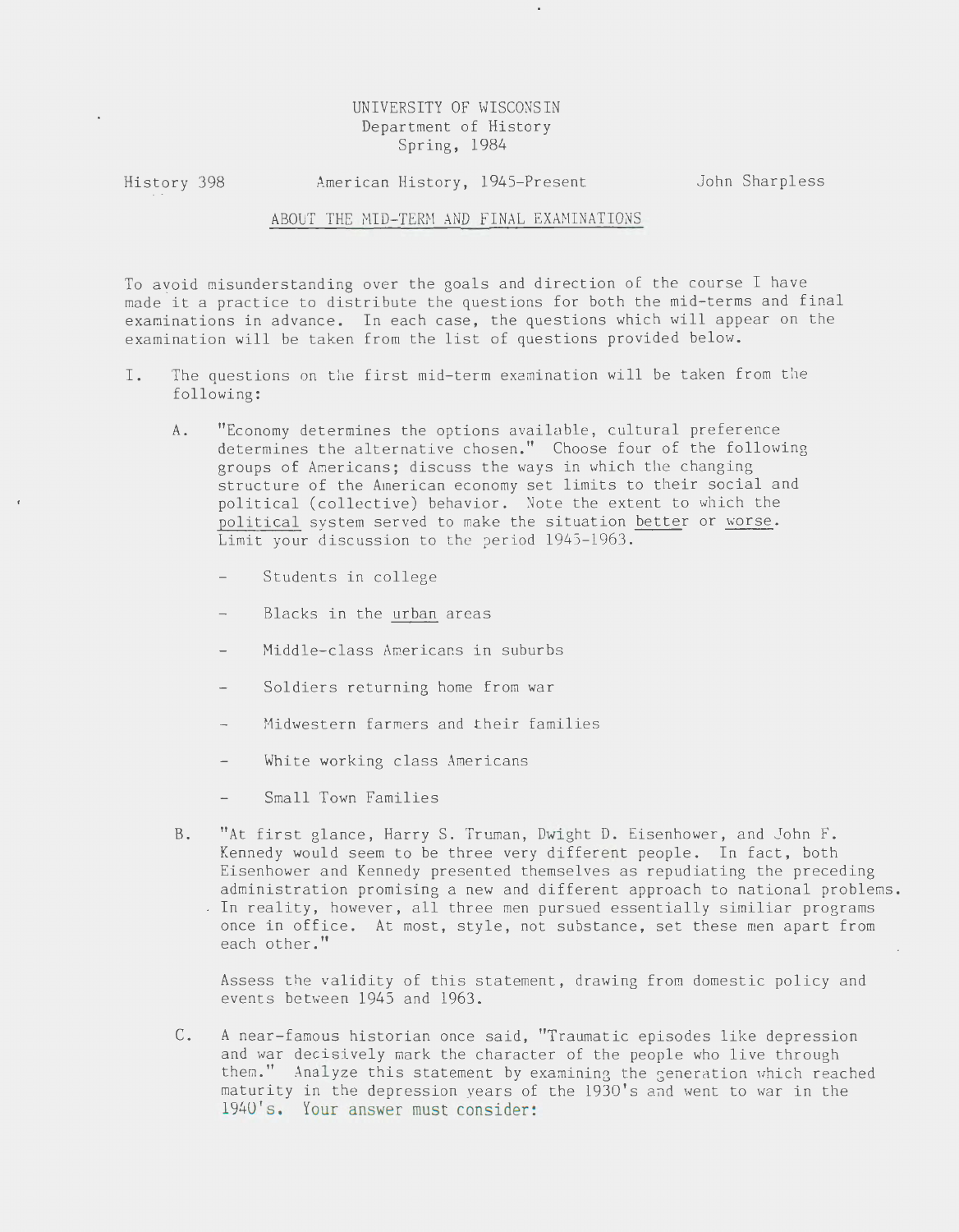# History 398/Sharpless Page Two

- 1. The formative impact of the Depression and World War II.
- 2. The possible effects of the Depression and World War II on their social and economic behavior in the 1950's and 1960's.
- D. In fashioning foreign policy between 1945 and 1963, American policy makers were determined not to repeat past mistakes, but to "learn from history." As a result, each policy proposed during this era was a direct response  $\hat{\mathcal{L}}$ to the shortcomings (perceived and real) of its predecessor. How did previous experiences influence, for better or for worse, the policies adopted between 1945 and 1963? Were these policymakers good historians, or did they derive the wrong lessons when better alternatives, also based on experience, were readily available.
- II. Each student will write a short essay. The essays should not exceed eight (8) typed pages. The problem will be researched and the essay will be written outside of class. However, these are not to be considered cooperative ventures. Indeed, any evidence that your essay was not totally the result of independent effort will result in a failing grade.

THE MID-TERM ESSAYS ARE DUE IN CLASS (LECTURE ! HOUR) ON APRIL 11th. NO EXTENSIONS WILL BE ALLOWED. LATE PAPERS WILL NOT BE ACCEPTED.

### THE PROBLEM

It was once very popular among American historians to speak of an "American experience." (For reasons which will become clear in the course of the semester, this view has fallen into disfavor.) They were not making the claim that all Americans were (or are) alike. Presumably, they meant that most Americans in the past and present share an essential core of common experience, culture and ideology which binds them together and separates them from other ''national types." While this "core experience" has changed over time, it is something that natives and immigrants, blacks and whites, old and young, northerns and southerns could all identify as part of their lives.

Whether this "core experience" exists or ever existed is a matter of considerable debate. Drawing on the materials presented in this course, you are to address this problem.

Attempt, first, to define as best you can what the "core of common experience" might have been (your definition should focus on the period 1945-1968). Then attempt to answer the following kinds of questions (this is not an exhaustive list):

In general,

- What kinds of economic and social forces tend to encourage or retard the development of a common national experience or belief system?
- Were there factors in this particular period of time (1945-1968) that affected this process?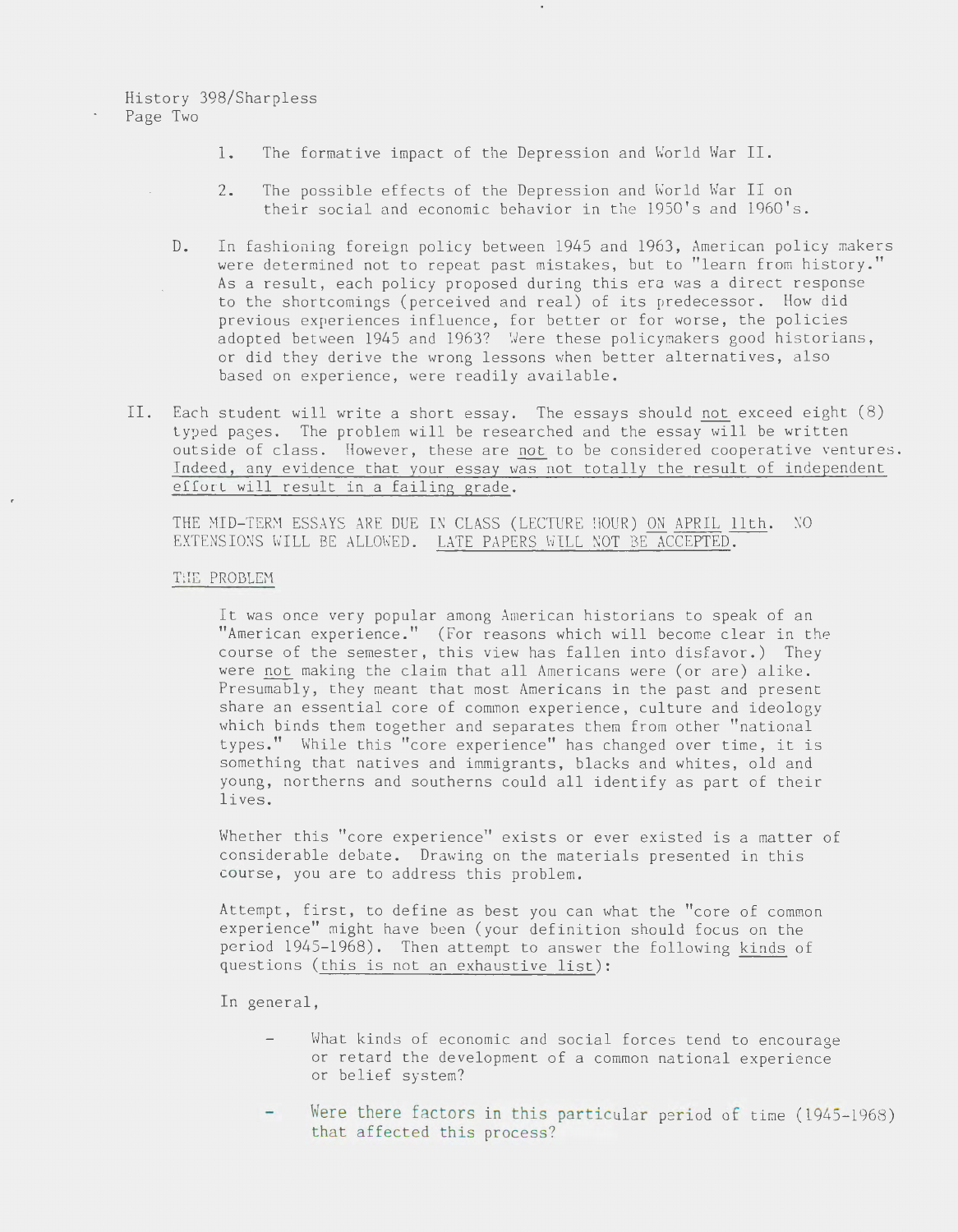History 398/Sharpless Page Three

 $\sim$ 

 $\mathbb{R}^{n \times n}$ 

- To what extent and in what ways do you think the develepment of a common social exeprience occurred in this period?
	- Were there groups that resisted this process? How? Was it by choice or chance?
	- Finally, what kinds of effects did this kind of national socializing process have on particular individuals?

Write a well organized essay developing your ideas on this subject. Provide support for your view with logic and evidence.

III. The following questions will appear on the final exam:

- A. A famous historian has written that a basic trend in American s ociety over the past 50 years has been the triumph of organization over individualism. Assess the accuracy of this statement by concentrating on three of the following: farmers; black Americans; urban blue collar laborers; businessmen; wemen; and collige students. Support your generalizations with specific evidence.
- B. Since 1945 Americans have struggled to reconcile American values with the conduct of foreign policy, with mixed results. Identify and describe the basic values which Americans bring to foreign policy, and how those values shape and influence (a) America's relationship with other powers, notably the Soviet Union, Southeast Asia, and the Middle East (b) the ongoing debate among Americans over the correct course to pursue in foreign policy. Draw examples from each of the time periods listed below:
	- 1. 1945-1950
	- 2. 1961-1973
	- 3. 1977-1983
- c. Assess the impact of television on American politics between 1952 and 1984. Ask yourself: Has television made the United Stated impossible to govern? If not, on what terms is government possible?
- D. Over the last fifty years there has been a radical shift in people 's attitude about morality and ethical behavior. The sources for these changes are many. At one level, changes in economics, science and technology have placed different demands on people as they confront the problems of daily life. At another level, social philosophers, religious leaders and intellectuals have been rethinking age-old philosophical problems of "good and evil." The force of their ideas has been keenly felt as well. Write a short essay reviewing the major trends in moral and ethical behavior. Attempt to isolate the reason why the changes have occurred.